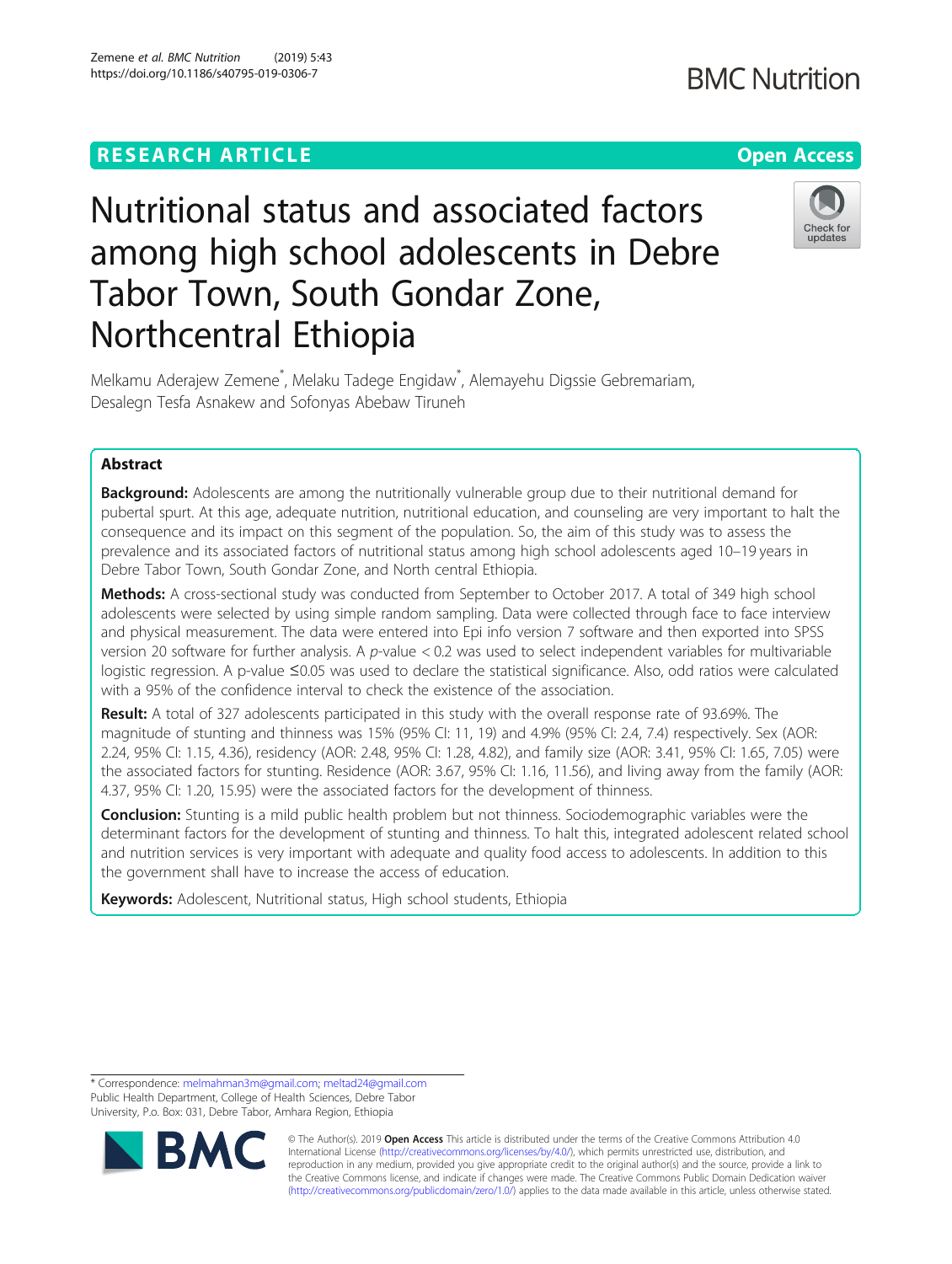## Background

Adolescence is a period of life between 10 and 19 years of age with two distinct periods, early (10-14 yrs) and late  $(15-19 \text{ yrs})$  $(15-19 \text{ yrs})$  $(15-19 \text{ yrs})$  [1]. As reported in 2012, there were 1.2 billion adolescents worldwide (18%) and 25% of the total population in Ethiopia. At this time the anabolic rate of the body is very high to attain 50% of their adult weight, > 20% of their adult height, and 50% of their adult skeleton [[2](#page-5-0)–[4](#page-6-0)]. Also, growth, maturity and other psychosocial conditions increases their need for macro or/ and micronutrients which leads to malnutrition during a deficiency state [\[5](#page-6-0)–[7\]](#page-6-0).

Adolescents are the neglected segment of the population related to nutrition and health care services due to major problems in the other vulnerable groups. But adolescents from low and middle-income countries including Ethiopia are a nutritionally vulnerable group with demand of appropriate intervention and monitoring to halt the intergenerational effect of undernutrition. All this shows that there must be more investment on this segment of the population [[8](#page-6-0)–[10](#page-6-0)].

The developmental, economic, social and medical impacts of the global burden of malnutrition are serious and may affect individuals, families, communities and the countries at large [\[11](#page-6-0)]. This major public health problem occurs worldwide including South East Asia and Sub- Saharan Africa [[9](#page-6-0)]. In Ethiopia, even if there is economic progress the burden of malnutrition is still very high [\[12,](#page-6-0) [13\]](#page-6-0). Among adolescents malnutrition will lead to retarded physical growth, sexual immaturity, and poor reproductive performance later in life [\[14](#page-6-0)] which is reflected in a population as slower growth rate, and short stature [[8\]](#page-6-0).

There is little information available about the adolescent age group beside under five children, which is the second most important period of physical growth in life next to infancy [[15\]](#page-6-0). As a study conducted in Mekelle city, Northern Ethiopia, the overall prevalence of obesity, overweight, normal and thinness among adolescents were 0.4, 2, 60.40, and 37.8% respectively [\[16\]](#page-6-0). Similarly, a study conducted in Eastern Arsi Zone, Oromia Region, 20.2 and 14.8% of stunting and thinness was observed respectively [[17](#page-6-0)]. In Ethiopia, the sociocultural and environmental backgrounds directly or indirectly affects the nutritional status of adolescents [\[18](#page-6-0)]. In addition to this, majority of the students in the study area are living far apart from their parents or families for education. This will lead to inadequate intake due to peer influence, erratic eating habit and absence of family care even if they bring adequate amount of food from the family. So, the aim of this study was to determine the magnitude of stunting and thinness and its determinant factors among high school adolescents to show the burden for policy makers.

## **Methods**

## Study settings

Debre Tabor Town is the capital of south Gondar Zone administration which is located in Amhara Region, Northcentral Ethiopia. It is 666 km from Addis-Ababa, capital of Ethiopia. It is also in the distance of 100 km southeast of Gondar and 50 km east of Lake Tana. Debre-Tabor town has three high schools; those are Thewodros II, Etegie Tayitu, and Fert. These schools give educational service for the students from Debre Tabor Town and nearby districts (Woredas). Those students came from the woreda were bringing their monthly ration or provision "Sinke in Amharic" from their families to attend their education.

## Study design and period

A cross-sectional study was employed to assess the nutritional status and its associated factors among high school adolescent from September to October 2017.

## Source and study population

All adolescents who were attending high school at Debre Tabor Town are included whereas adolescents with a physical deformity, pregnancy and lactation were excluded from the study.

## Sample size

A single population proportion formula was used to determine the sample size by using 95% confidence level (i.e. 1.96), 5% of marginal error, and 31.5 and 13.6% of proportion for stunting and thinness respectively [\[19](#page-6-0)]. The calculated sample size was 332 for stunting and 181 for thinness. Then, we selected the highest sample size and the final sample size after the addition of 5% none response rate was 349.

## Sampling procedures

The list of all students with their names, academic year, respective class and section were obtained from each recorded office of high schools in Debre Tabor Town. The Total numbers of actively engaged students from Etege Tayitu, Feret and Tewodrose II high schools were 787, 1305, and 2297 respectively. Based on this, the calculated sample size was allocated to each school proportionally. Then, we selected 63, 104, and 182 adolescent students from Etege Tayitu, Feret and Tewodrose II high schools respectively by simple random sampling.

## Data collection methods and equipment

The questionnaire was developed by reviewing different studies. A structured face to face interview and physical measurement was done to obtain information regarding a socio-demographic status, health condition, number and types of food items included in their meal, weight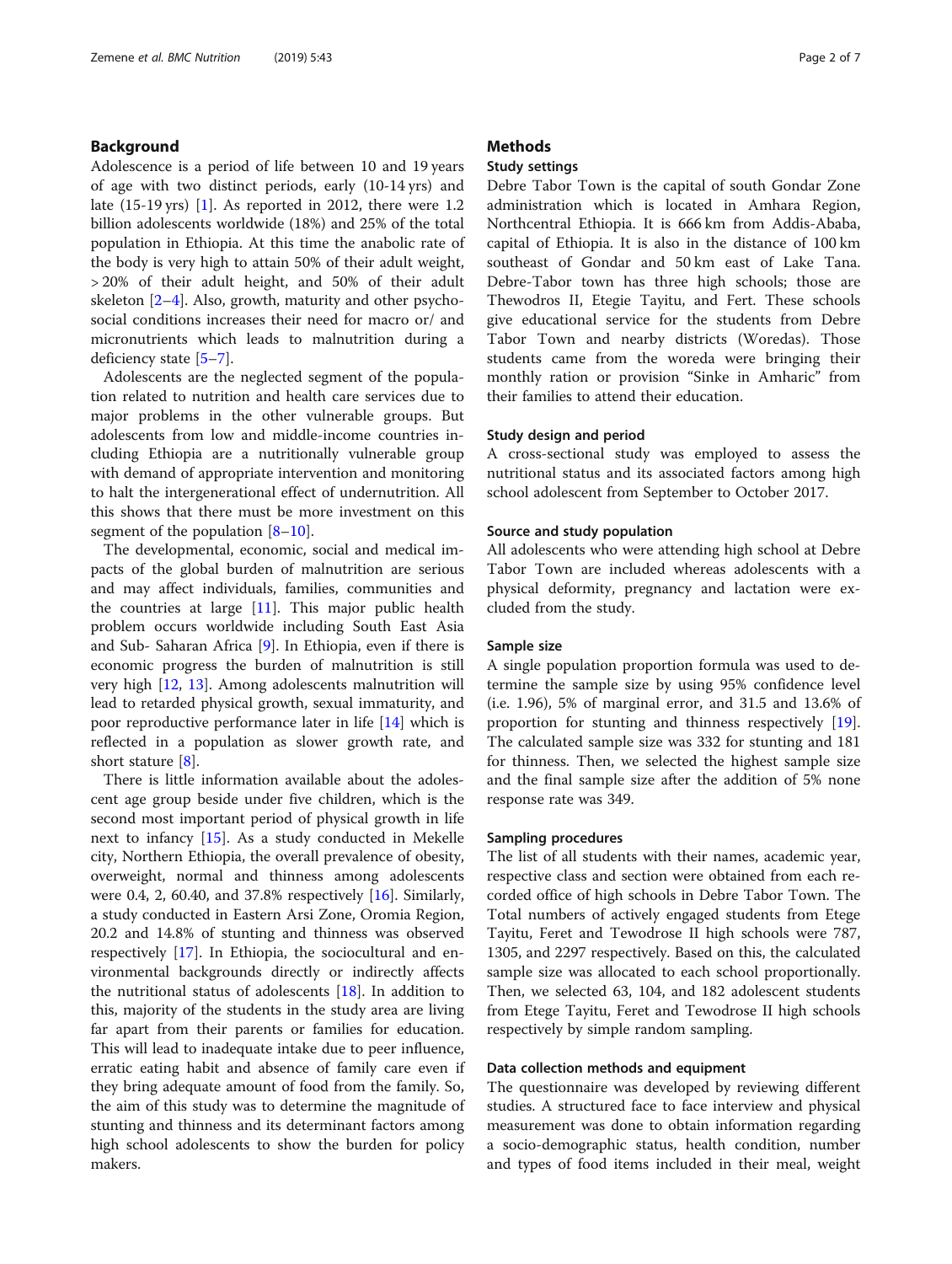and height. We used 24-h recall to determine dietary diversity score at individual level. we considered meals/ snacks purchased and consumed both inside and outside at home. Atypical consumption periods during festive periods like national and religious holidays were excluded. The English version questionnaire was translated into the local language, Amharic and was translated back into English to check its consistency by another skilled person. The weights and heights were measured three times by using a weight scale with height stand machine at Frankfurt position, and then the result was recorded to the nearest 0.1 kg and 0.1 cm respectively. Before starting data collection, materials and equipment were always checked. During data collection time, communication between the data collectors, supervisors and the principal investigator were held on a daily basis to update data collection progress and address problems.

## Data quality assurance

A 3 days training with pretest was given for five nurses on the basic skills of height and weight measurement, calibration of instruments, interview techniques, how to obtain written consent or assent and precautions during data collection time. After pretest, corrections were made to the questionnaire. The weight scale has been calibrated by using 1 kg standard weight and the height measurement was checked with other meter tapes. A definition of concepts and terms had been written clearly with the Amharic language to avoid ambiguity. The supervisors and data collectors were recruited outside of the study area to avoid information bias due to familiarization.

## Definitions of terms

Stunting: when the adolescent's height for age was below -2SD as compared to World Health Organization reference point [[20\]](#page-6-0).

Thinness: when the adolescent BMI-for-age Z score was <−2SD as compared to World Health Organization reference point [[20\]](#page-6-0).

Dietary Diversity Score: was measured by counting the food items consumed within the previous 24 h and were categorized as poor (consumed < 4 food groups) and good dietary diversity scores (consumed ≥4 food groups). The list of food groups was: 1. Grains, roots or tubers, 2. Vitamin A-rich plant foods, 3. Other fruits or vegetables, 4. Meat, poultry, fish, seafood, 5. Eggs, 6. Pulses/legumes/nuts, 7. Milk and milk products and 8. Foods cooked in oil/fat. All this were coded as 0 if not consumed within the past 24 h and 1 if consumed [\[21](#page-6-0)].

'Teff": an African cereal which is cultivated almost exclusively in Ethiopia, used mainly to make flour.

## Data processing and analysis

The collected data were checked for completeness and consistency by the supervisors and the principal investigator during and after data collection. The data was managed by editing, verification, coding, classification, and tabulation during data entry and analysis. Data were entered by using Epi info 7 and Anthroplus software. Then these data were transported into SPSS version 20 statistical software for descriptive and analytical analysis. Descriptive analysis was carried out to describe the variables in number and proportion and the analytical analysis were carried out to see the crude and adjusted effect of each variable. A  $p$ -value of less than 0.2 was used to select candidate variables for multivariable logistic regression.

In this study, a p-value of less than or equal to 5% was considered as statistically significant after fitting into multivariable logistic regression models and odd ratios were calculated with a 95% of confidence interval had been used at this stage to assess the independent and multivariable effect. The Hosmer-Lemeshow goodness of fit test was performed to assess how well the constructed model was good.

A binary logistic regression was done to assess the existence of an association between independent variables and the stunting of high school adolescent students. From these explanatory variables; sex, marital status, place of residence and family size were associated with stunting. After, these variables were taken into multivariate logistic regression; sex, residence and family size were found to be significant factors for stunting. Similarly, Bivariate analysis was done to assess the existence of an association between independent variables and the thinness of high school adolescent students. Thus, sex, residence, grade, living status, and source of drinking water were found to be associated factors with the thinness of adolescent students. After fitting these variables into a multivariable logistic regression, only residence and living status were found to be significant factors for thinness.

## Result

## Socio-demography characteristics

In this study, a total of 327 school adolescences were included with a response rate of 93.69%. The mean  $\pm$ Standard Deviation (SD) of age was  $17.54 \pm 1.23$  years and all of them were found in the late age groups (15- 19 yrs). Most of (93.6%) the adolescents were single in marital status. About two-thirds (65.1%) and 34.9% of respondents' residence were urban and rural respectively as shown in the table below (Table [1\)](#page-3-0).

## Dietary diversity

About 184(56.3%) of participants were using "teff" as a staple diet. Whereas, 132(40.4%) of the respondents were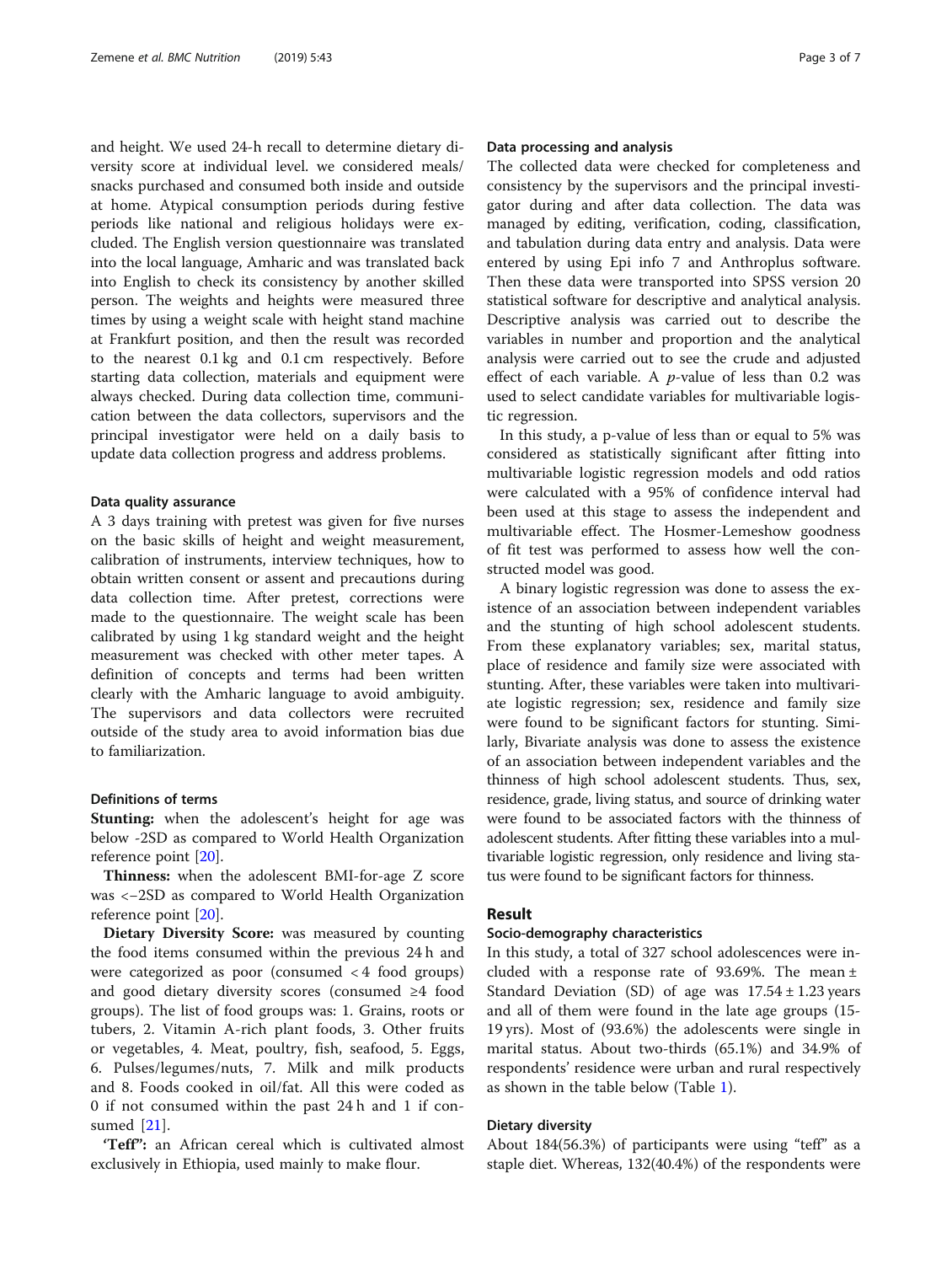| Northcentral Ethiopia, 2017 ( $N = 327$ ) |                     |                 |                |  |  |  |
|-------------------------------------------|---------------------|-----------------|----------------|--|--|--|
| Variables                                 | Categories          | Number          | Percentage (%) |  |  |  |
| Sex                                       | Male                | 160             | 48.9           |  |  |  |
|                                           | Female              | 167             | 51.1           |  |  |  |
| Age                                       | $15 - 19$           | 327             | 100            |  |  |  |
| Marital status                            | Single              | 306             | 93.6           |  |  |  |
|                                           | Married             | 21              | 6.4            |  |  |  |
| Residence                                 | Urban               | 213             | 65.1           |  |  |  |
|                                           | Rural               | 114             | 34.9           |  |  |  |
| Grade                                     | 9th                 | 84              | 25.7           |  |  |  |
|                                           | 10th                | 243             | 74.3           |  |  |  |
| Religion                                  | Orthodox            | 313             | 95.7           |  |  |  |
|                                           | Muslim              | $\overline{4}$  | 1.2            |  |  |  |
|                                           | Protestant          | 10 <sup>°</sup> | 3.1            |  |  |  |
| Living status                             | Away from family    | 132             | 40.4           |  |  |  |
|                                           | Within family       | 195             | 59.6           |  |  |  |
| Educational status of head                | Elementary          | 104             | 31.8           |  |  |  |
| of the family                             | High school         | 38              | 11.6           |  |  |  |
|                                           | College             | 10 <sup>°</sup> | 3.1            |  |  |  |
|                                           | University          | 29              | 8.9            |  |  |  |
|                                           | No Education        | 146             | 44.6           |  |  |  |
| Occupation of head of<br>the family       | Daily laborer       | 7               | 2.1            |  |  |  |
|                                           | Farmer              | 232             | 70.9           |  |  |  |
|                                           | Merchant            | 29              | 8.9            |  |  |  |
|                                           | Public servant      | 28              | 8.6            |  |  |  |
|                                           | Others*             | 31              | 9.5            |  |  |  |
| Dietary Diversity                         | < 4 food items      | 166             | 50.8           |  |  |  |
| Score/DDS                                 | $\geq$ 4 food items | 161             | 49.2           |  |  |  |

<span id="page-3-0"></span>Table 1 Socio-demographic characteristics of high school adolescent students in Debre Tabor Town, South Gondar Zone, Northcentral Ethiopia, 2017 (N = 327)

Others\* = housewife, unemployed, retired from work)

using "teff", barely, wheat, and maize in combinations as their staple diet. From all, 161(49.2%), and 166(50.8%) of participants had good, and poor dietary diversity scores respectively.

## Nutritional status of high school adolescent students

Weight, height, sex, and age were used to determine the nutritional status of the respondents. The mean ± SD of weight and height of male respondents were  $54.27$  kg  $\pm$ 5.81 kg, 167.27 cm ± 7.94 cm respectively whereas 48.97  $kg \pm 6.76$  kg, 156.44 cm  $\pm 6.35$  cm respectively were for females.

The average ± SD of respondents' Body Mass Index (BMI) was  $19.69 \pm 2.24$  kg/m<sup>2</sup>. According to WHO classification, 16(4.9%) of participants had moderate underweight with respective to their BMI. But none of the participants were classified as overweight and obese.

Based on WHO growth reference curve of height for age (stunting), 15% (95% CI: 11, 19) of the participants were stunted. Among these, 12(3.7%) of participants were < −3SD and 37(11.3%) of participants were < −2SD were severely and moderately stunted respectively at a mean ± standard deviation of − 1.03 ± 0.98.

The overall thinness rate as compared to WHO growth reference curve of BMI for age was 4.9% (95% CI: 2.4, 7.4) and all of the participants were below -2SD (moderate). Similarly, 4.9% of participants were found < +1SD with a mean  $\pm$  SD of  $-0.72 \pm 0.89$ . The distribution of BMI for age of the respondents were similarly 4.9% with respective of <−2SD and < +1SD.

## Factors associated with stunting and thinness Associated factors of stunting

Female high school adolescent students were 2.24 times (AOR: 2.24, 95% CI: 1.15, 4.36) more likely to develop stunting as compared to males. Adolescent students who came from rural areas were 2.48 times (AOR: 2.48, 95% CI: 1.28, 4.82) more likely to develop stunting as compared to those who were from the urban area. Adolescent students who were living from a household with a family size of six and above were 3.41 times (AOR: 3.41, 95% CI: 1.65, 7.05) more likely to develop stunting as compared with adolescents who were from a household with a family size of less than six members as shown in the table below (Table [2](#page-4-0)).

## Associated factors of thinness

Adolescent students who came from rural areas were 3.67 times (AOR: 3.67, 95% CI: 1.16, 11.56) more likely to develop thinness as compared to those who were from the urban area. Adolescent students who were living away from their respective family with a monthly allowance/subsistence were 4.37 times (AOR: 4.37, 95% CI: 1.20, 15.95) more likely to develop thinness as compared to those who were living along with their respective family as shown in the table below (Table [2\)](#page-4-0).

## **Discussion**

Malnutrition remains among the most devastating problems and nearly 30% of people worldwide are suffering from one or more of the multiple forms of malnutrition. Especially these days, undernutrition among adolescents is a serious public health problem particularly in developing countries [[11\]](#page-6-0). However, previous studies in Ethiopia didn't show the nutritional status of adolescents at the country level. So, this study was conducted to determine the magnitude and associated factors of nutritional status among high school adolescents.

The overall prevalence of stunting was found to be 15% (95% CI: 11, 19) which is a mild public health problem. This is in line with a study conducted in Mieso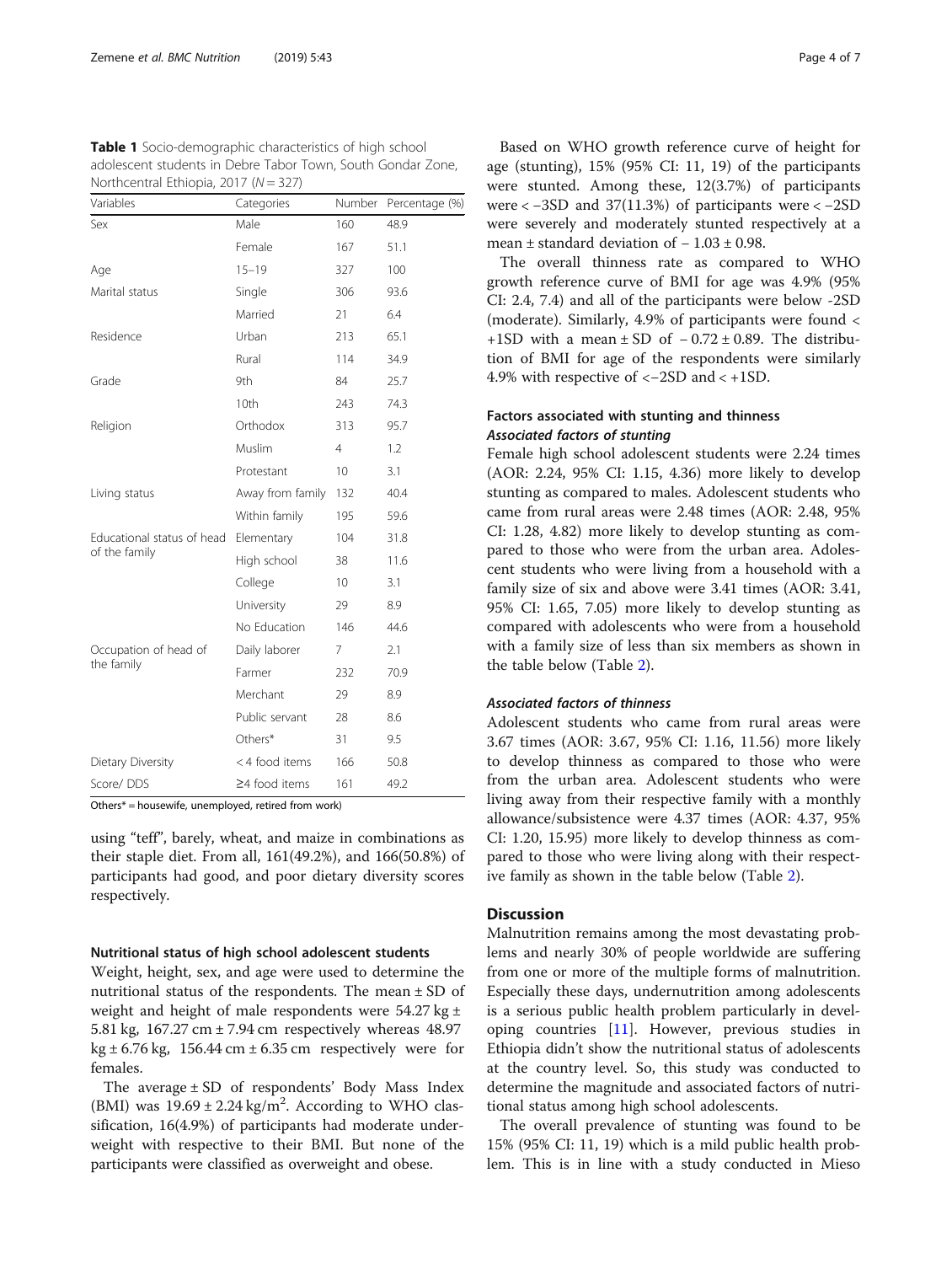<span id="page-4-0"></span>

| Table 2 logistic regression result of associated factors with stunting and thinness among high school adolescent students in Debre |  |  |  |
|------------------------------------------------------------------------------------------------------------------------------------|--|--|--|
| Tabor Town, South Gondar Zone, Northcentral Ethiopia, 2017                                                                         |  |  |  |

| Logistic regression results for stunting |                  |          |     |                       |                      |
|------------------------------------------|------------------|----------|-----|-----------------------|----------------------|
| Variables                                | Category         | Stunting |     | COR (95% CI)          | AOR (95% CI)         |
|                                          |                  | Yes      | No  |                       |                      |
| Sex                                      | Male             | 17       | 143 | 1                     | 1                    |
|                                          | Female           | 32       | 135 | 1.99 (1.05, 3.75)     | 2.24 (1.15, 4.36) *  |
| Marital status                           | Single           | 43       | 263 | $\mathbf{1}$          | 1                    |
|                                          | Married          | 6        | 15  | 2.44 (0.90, 6.65)     | 2.31 (0.81, 6.62)    |
| Residence                                | Urban            | 25       | 188 | 1                     | 1                    |
|                                          | Rural            | 24       | 90  | 2.00 (1.08, 3.70)     | 2.48 (1.28, 4.82) *  |
| Family size (mean)                       | < 6              | 13       | 126 |                       | 1                    |
|                                          | $\geq 6$         | 36       | 152 | 2.29 (1.16, 4.51)     | 3.41 (1.65, 7.05) *  |
| Logistic regression results for thinness |                  |          |     |                       |                      |
| Variables                                | Category         | Thinness |     | COR (95% CI)          | AOR (95% CI)         |
|                                          |                  | Yes      | No  |                       |                      |
| Sex                                      | Male             | 5        | 155 | $\mathbf{1}$          | 1                    |
|                                          | Female           | 11       | 156 | 2.18 (0.74, 6.43)     | 1.82 (0.51, 6.53)    |
| Residence                                | Urban            | 5        | 208 | 1                     | 1                    |
|                                          | Rural            | 11       | 103 | 4.44 (1.50, 13.12)    | 3.67 (1.16, 11.56) * |
| Grade                                    | 9th              | 9        | 77  | 1                     | $\mathbf{1}$         |
|                                          | 10th             | 7        | 234 | $0.42$ $(0.15, 1.17)$ | $0.27$ (0.06, 1.08)  |
| Living status                            | Away from family | 10       | 122 | 2.58 (0.91, 7.28)     | 4.37 (1.20, 15.95) * |
|                                          | Within family    | 6        | 189 | 1                     | 1                    |
| Drinking water Source                    | Protected        | 5        | 168 | 1                     |                      |
|                                          | Unprotected      | 11       | 143 | 2.58 (0.87, 7.61)     | 2.86 (0.91, 9.02)    |

COR Crude Odd Ratio, AOR Adjusted Odd Ratio, CI Confidence Interval

\* significant at  $p$ -value  $\leq$ 0.05, 1 = reference

woreda, Somalia regional state, Ethiopia, which was 11.5% [[18](#page-6-0)]. The magnitude was high as compared with 7.2%, reported from Chiro Town, West Hararge, Ethiopia [[22](#page-6-0)]. But it was low as compared with a study done in Aseko District, Eastern Arsi Zone which was 20.2% [[17\]](#page-6-0). Since stunting is chronic malnutrition, this difference could be due to the differences in socioeconomic status, seasonal variation, educational status of the families regarding nutrition and food culture. The overall prevalence of thinness was 4.9% (95% CI: 2.4, 7.4) which is much lower than a result reported from a study done in Mekelle city, Northern Ethiopia which was 37.8% [\[16\]](#page-6-0). The prevalence of thinness in this study was also compared with a study done in Mieso woreda, Somalia region, and the result was 22.9% (95%, CI: 19.7, 26.1) which is high as compared with this study. The possible reason for this difference may be the seasonal variations in the data collection period, socioeconomic status, and geographical areas with dietary habit difference.

Female adolescent students were 2.24 times (AOR: 2.24, 95% CI: 1.15, 4.36) more likely to be stunted as compared to male which is in line with a study conducted in West Bengal, India [\[23](#page-6-0)] and in Mieso woreda, Somalia region [[18\]](#page-6-0). On the other hand, this result is not in line with the study result from Tehuledere District, Northeast Ethiopia, where males were 2.4 times stunted than females  $[24]$  $[24]$ . This variation may be in part due to socioeconomic difference, gender preference, and care delivered due to this difference. The other possible reason may be eating disorder of adolescents girls like repeat skipping of meals which leads inadequate dietary intake [[17](#page-6-0)].

Adolescent students who came from rural areas were 2.48 times (AOR: 2.48, 95% CI: 1.28, 4.82) more likely to be stunted as compared to those who were from the urban area. This finding is supported by a study done in Mizan District, South Western Ethiopia [\[25](#page-6-0)]. Possible reasons for this may be environmental opportunities of urban families far differ from rural inhabitants like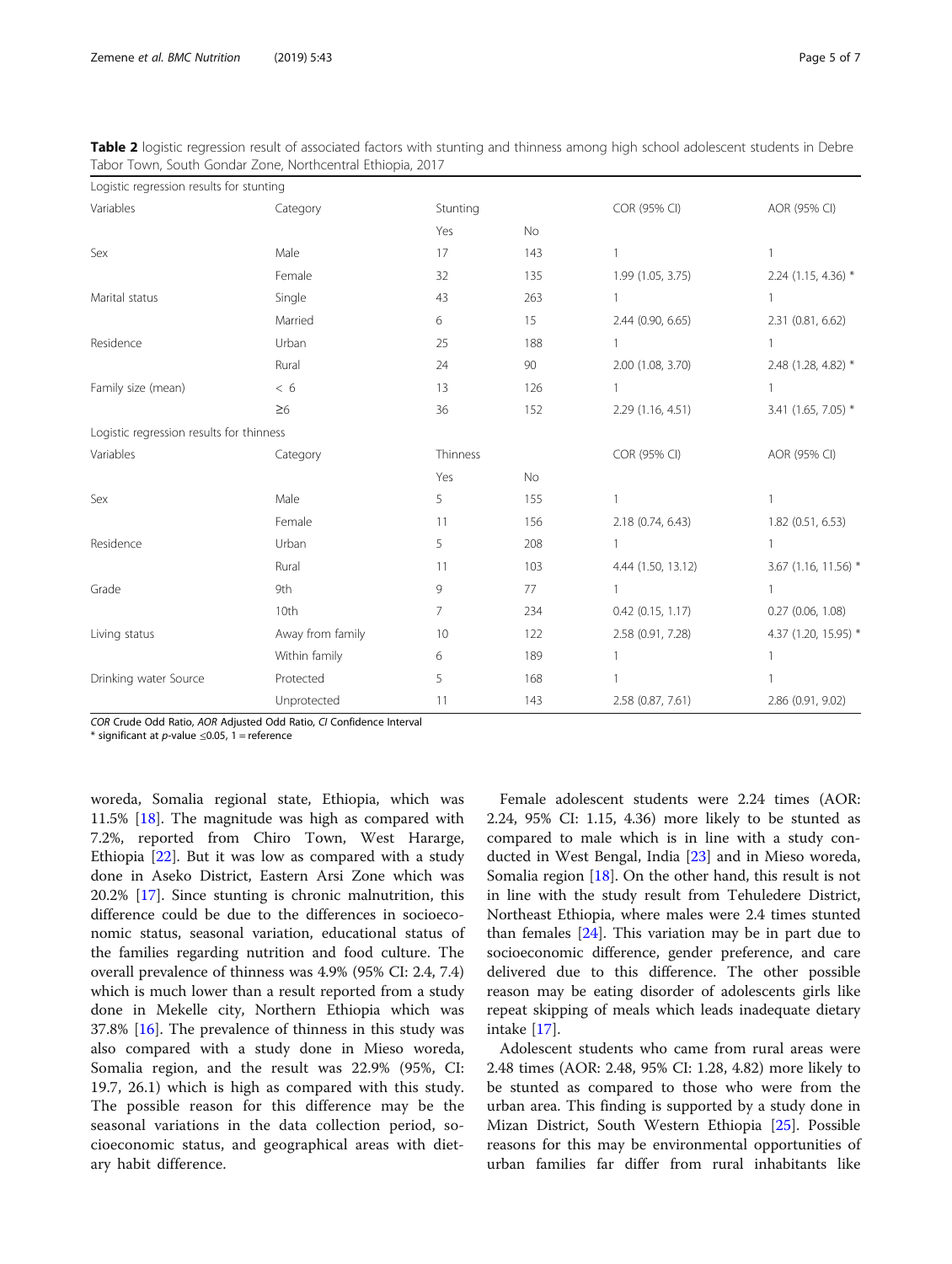<span id="page-5-0"></span>family networks to access health care and other services, a high number of family size, literacy, and children highly engaged in field works. In this study, the other factor significantly associated with being stunted was family size. Adolescents who were from a household with a family size of six and above were 3.41 times (AOR: 3.41, 95% CI: 1.65, 7.05) more likely to be stunted as compared with adolescents who were from a household with a family size of less than six. This finding was in line with a result reported from Adwa Town, North Ethiopia [\[26\]](#page-6-0). This may be explained by households of large family members with low socioeconomic status and birth interval and lack of awareness on feeding practices and nutritional requirement of the children. All this will lead to sharing food when the household has insufficient food which will compromise the adequate intake of food at an individual's level.

In this study, Adolescents who came from rural areas were 3.67 times (AOR: 3.67, 95% CI: 1.16, 11.56) more likely to develop thinness as compared to those who were from the urban area. This finding is in line with a study done in Dehradun district, India, where the prevalence of thinness were 25.9 and 6.1% in rural and urban respectively [\[27](#page-6-0)]. Again, this result was in line with a study done in Mizan District, South Western Ethiopia, where both thinness and stunting were higher in rural areas [[25\]](#page-6-0). The possible reasons for this may be that urban dwellers have better access to safe water and sanitation, sanitary toilet facilities and health care services than rural adolescents [\[28](#page-6-0)].

Adolescent students who were living away from their respective family were 4.37 times (AOR: 4.37, 95% CI: 1.20, 15.95) more likely to be thinner than those who were living along with their family. The possible explanation may be due to inadequate intake because of monthly subsistence, change in behavior, and inadequate allocation of monthly ration or subsistence.

One of the major strengths of the study was random selection of schools and adolescents. So, generalization to all adolescents in the study area is possible since an attempt was made to identify randomized schools and adolescents. A limitation was the use of cross sectional study design which could only generate a hypothesis regarding the role of independent variables on the nutritional status of high school students but not their cause and effect relationships.

## Conclusion

In this study, stunting is a mild public health problem but thinness is not a public health significant problem. The sex, being from the rural area, and family size were the determinant factors for the development of stunting. The associated factors for the development of thinness

were residence area and living away from their respective family of the respondents.

So, appropriate counseling and health education based on sex, family size, and living conditions of the respondents are very important since this is a critical age to have peer influence, erratic eating behavior and psychosocial problem among females due to starting of menstruation. In addition to this, the government have to increase the access of schools in the rural parts of the country to reduce the burden living away from the family and to increase the family care towards adolescents.

#### Abbreviations

BMI: Body Mass Index; MoE: Ministry of Education; MoH: Ministry of Health; SPSS: Statistical package for social science; UNICEF: United Nation Children's Education and Fund; WHO: World Health Organization

#### Acknowledgments

We deeply acknowledge all the study participants, all the staffs of high schools at all level, supervisors and all data collectors for their cooperation and commitment for the success of this study.

#### Authors' contributions

MAZ and MTE wrote the draft of the proposal, and acquisition, analysis of data and on the interpretation results or discussion, and writing and revising the whole manuscript. ADG, DTA, and SAT were participating in the data analysis and interpretation results, writing the discussion and revising the whole manuscript, All the authors read and approved the final manuscript.

## Funding

No fund is accepted from any organization.

#### Availability of data and materials

The datasets are available from MTE. So, he can provide the data at any time during the request.

#### Ethics approval and consent to participate

Ethical clearance was obtained from the Institutional Review Committee of Debre Tabor University with ethics committee approval reference number DTU/RP/13/16. Then written official permission letters were obtained from the respective high school and zonal education administration offices. Informed written consent was obtained from each study participants. Adolescents aged 15–19 years were permitted to give informed consent without parental consent due to the non-invasive nature of the study. But, those ≥15 and < 18 years old adolescents were told to discuss the issue with their parents/ guardians and those who were told not to participate were excluded from the study. In addition to this, the purpose of the study was explained to them before taking the interview and physical measurements. Then, we informed each participant that they had the right to withdraw from the study at any time during the data collection period. The confidentiality was maintained at all levels of the study by avoiding personal identifiers. Finally, we assured that the final result would be published and presented for the scientific community without any identifier. Adolescents with poor nutritional status were got health and nutrition education and counseling on the spot.

#### Consent for publication

Not applicable for this section.

#### Competing interests

The authors declare that they have no competing interests.

## Received: 15 February 2019 Accepted: 22 August 2019 Published online: 04 November 2019

#### References

- 1. UNICEF. (United Nations International Children's Emergency Fund). Adolescence An Age of Opportunity. 2012.
- 2. UNICEF. Progress for Children. A report card on adolescent. 2012.